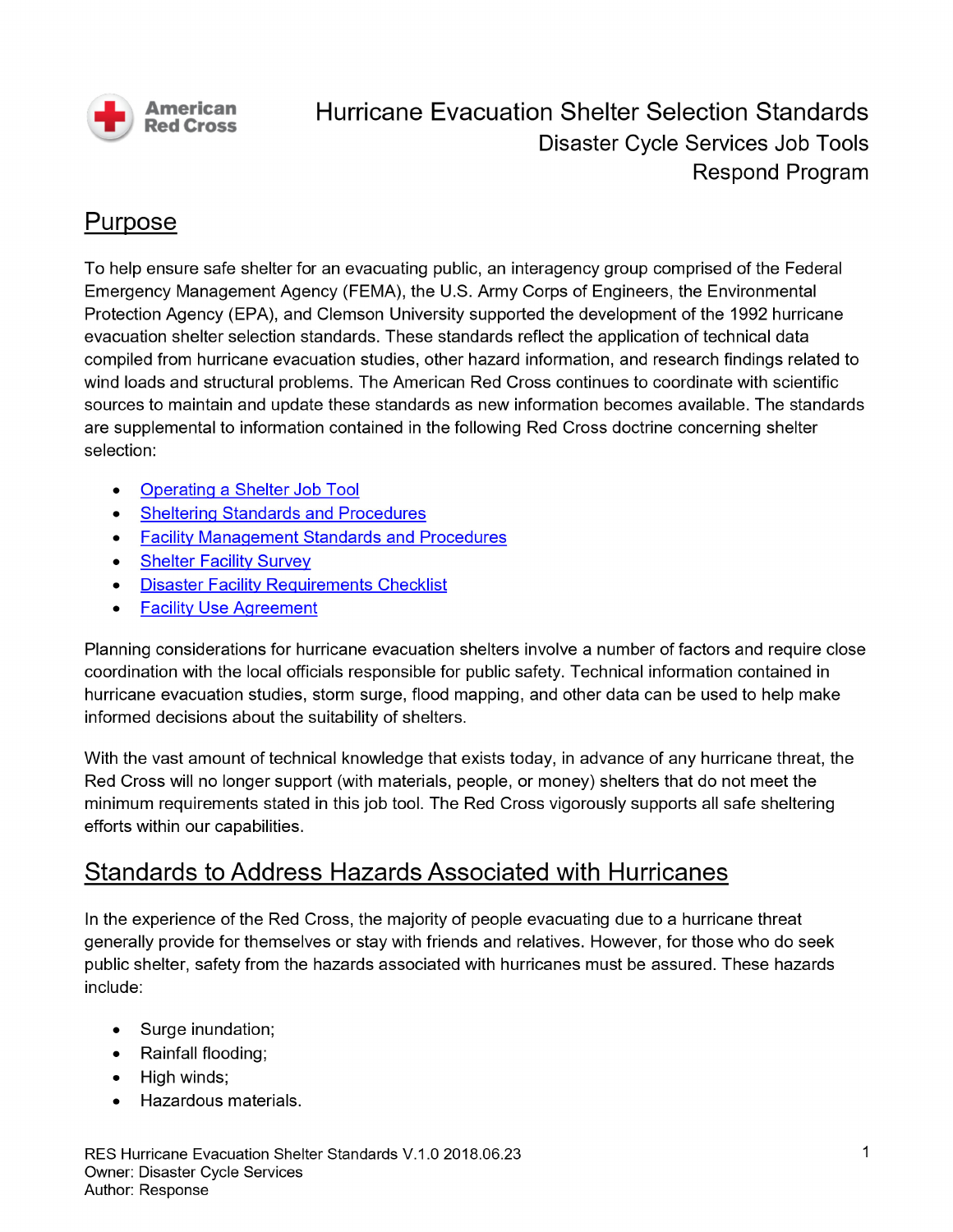The standards below address the risks associated with each of these hurricane-associated hazards.

### **Surge Inundation**

In hurricane planning, evacuation shelters should not be located in areas vulnerable to hurricane surge inundation. The National Weather Service has developed mathematical models, such as Sea, Lake, and Overland Surges from Hurricanes (SLOSH), that are critical in determining the potential level of surge inundation for a given area. Steps to follow in ensuring shelters are safe from surge inundation include:

- Carefully review inundation maps to ensure that all hurricane evacuation shelters are located outside of Category 4 storm surge inundation zones, except for the coastline from Virginia to Maine where shelters must be located outside of Category 3 storm surge zones. This difference in surge vulnerability is based on current climatology science and the statistical improbability of a Category 5 hurricane occurring north of the NC/VA state line to align with hurricane evacuation and planning tools released by the National Hurricane Center (NHC).
- $\bullet$ Due to the intricate nature of specific levees and mitigation systems and the uncertainty built into current modeling, any area that is listed as a "leveed area" without a surge value on inundation maps will be considered located in a *Category 1 Surge Zone/A Flood Zone.* In order for shelters to be located behind a leveed area, actual surge and flood vulnerability for the area must be shared with Red Cross and reviewed by national headquarters to ensure all parameters of safe sheltering have been met*.*
- Avoid buildings subject to isolation by surge inundation in favor of equally suitable buildings not subject to isolation. Confirm the accuracy of base flood elevations for all potential shelter facilities and access routes obtained from topographic maps.
- Do not locate hurricane evacuation shelters on barrier islands.

#### **Rainfall Flooding**

Rainfall flooding must be considered in the hurricane evacuation shelter selection process. Flood Insurance Rate Maps (FIRMs), as prepared by the National Flood Insurance Program, should be reviewed, particularly for riverine inundation areas and for shelters in inland counties.

- Locate hurricane evacuation shelters outside the 100-year floodplain.
- While it is permissible to locate hurricane evacuation shelters within the 500-year floodplain, this tactic should be avoided if alternative facilities are available outside of the floodplain.
- Avoid selecting hurricane evacuation shelters in areas likely to be isolated due to riverine inundation of roadways.
- Ensure a hurricane evacuation shelter's first floor elevation is on an equal or higher elevation than that of the base flood elevation level for the Flood Insurance Rate Map area.
- Consider the proximity of shelters to any dams and reservoirs to assess flow upon failure of containment following hurricane-related flooding.
- All buildings with flat roofs must have a scheduled maintenance program to keep drains/scuppers free from debris buildup during the year.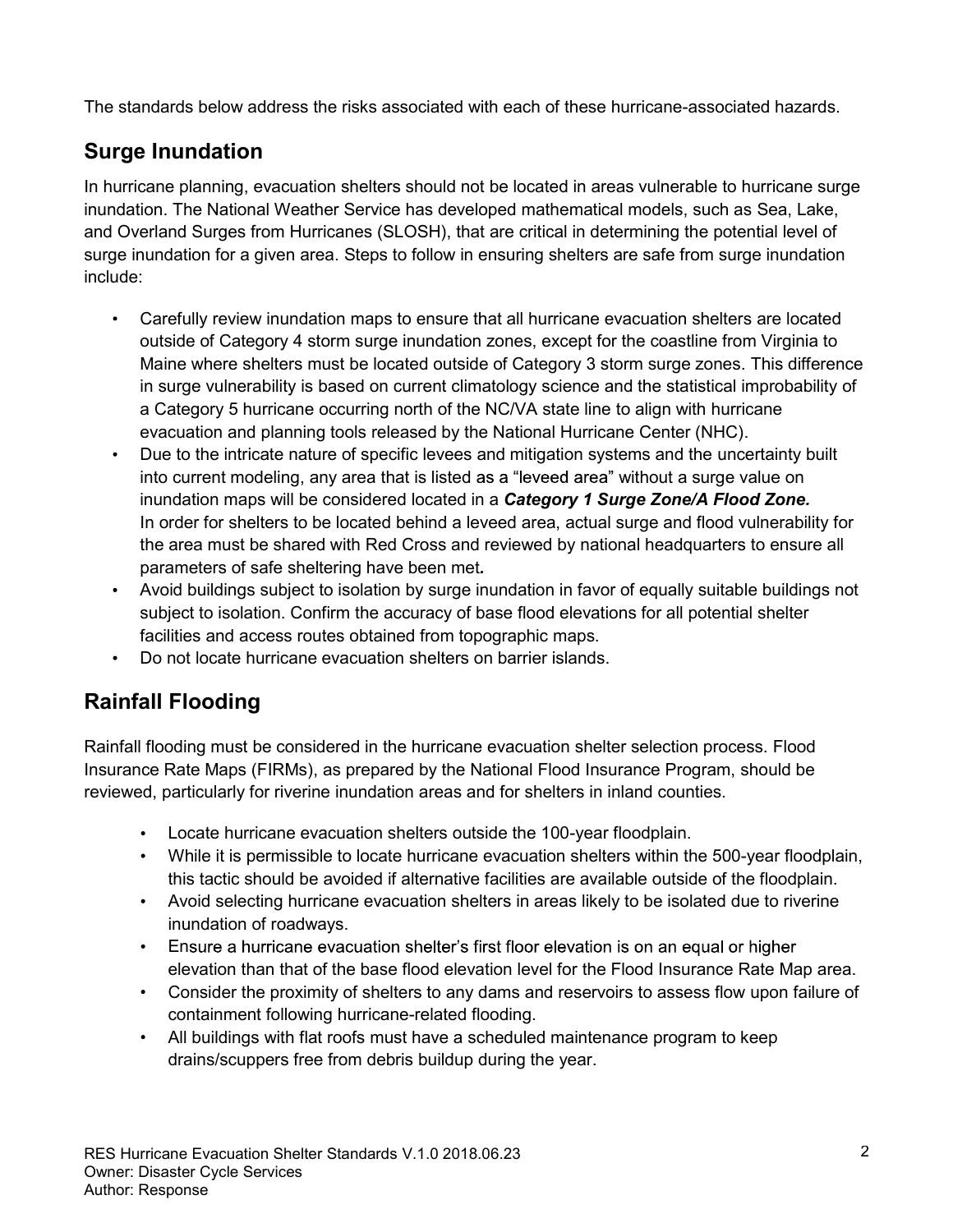# **High Winds**

Consideration of any facility for use as a hurricane evacuation shelter must take into account wind hazards. Both design and construction problems may preclude a facility from being used as a shelter. Local building codes are frequently inadequate for high wind speeds.

- Ideally, select buildings that a structural engineer has certified as being capable of withstanding wind loads according to American Society of Engineers (ASCE) (7-10) or Safety Equipment Institute (SEI) / American National Standards Institute (ANSI) (7-05) structural design criteria. Ideally, these structures should meet Emergency Shelter Criteria in International Code Council - ICC-500 (2014) and accessibility requirements in ICC A117.1 (2009).
- Acceptable buildings must meet ASCE 7-98 or ANSI A58 (1982) structural design criteria.
- Buildings must be in compliance with all local building and fire codes.
- If a certification is not available (see first bullet above), request a structural engineer through local authorities to rank the proposed hurricane evacuation shelters based on his or her knowledge and the criteria contained in these guidelines.
- Avoid uncertified buildings of the following types:
	- $\circ$  Buildings with long or open roof spans longer than 40 feet
	- $\circ$  Unreinforced masonry buildings
	- $\circ$  Pre-engineered (steel prefabricated) buildings built before the mid-1980s
	- $\circ$  Buildings that will be exposed to the full force of hurricane winds
	- $\circ$  Buildings with flat roofs or built with lightweight materials
- $\bullet$ Give preference to the following:
	- $\circ$  Buildings with 10°-30° pitched, hipped roofs, or with heavy concrete roofs
	- $\circ$  Buildings no more than 60 feet high
	- $\circ$  Buildings in sheltered areas (protected from strong winds)
	- $\circ$  Buildings with access routes that are not tree-lined

#### **Hazardous Materials**

The possible impact from a spill or release of hazardous materials should be taken into account when considering any potential hurricane evacuation shelter. All facilities manufacturing, using, or storing hazardous materials (in reportable quantities) are required to submit *Material Safety Data Sheets* (emergency and hazardous chemical inventory forms) to the Local Emergency Planning Committee (LEPC) and the local fire department. These resources can help determine the suitability of a potential hurricane evacuation shelter or determine precautionary zones (safe distances) for potential shelters near facilities that manufacture, use, or store hazardous materials.

- Facilities that store certain reportable types or quantities of hazardous materials may be inappropriate for use as hurricane evacuation shelters.
- Hurricane evacuation shelters should not be located within the 10-mile emergency planning zone (EPZ) of a nuclear power plant. Shelters must be located outside the one-mile emergency planning zone.
- Regions must work with local emergency management officials to determine if hazardous materials present a concern for potential hurricane evacuation shelters.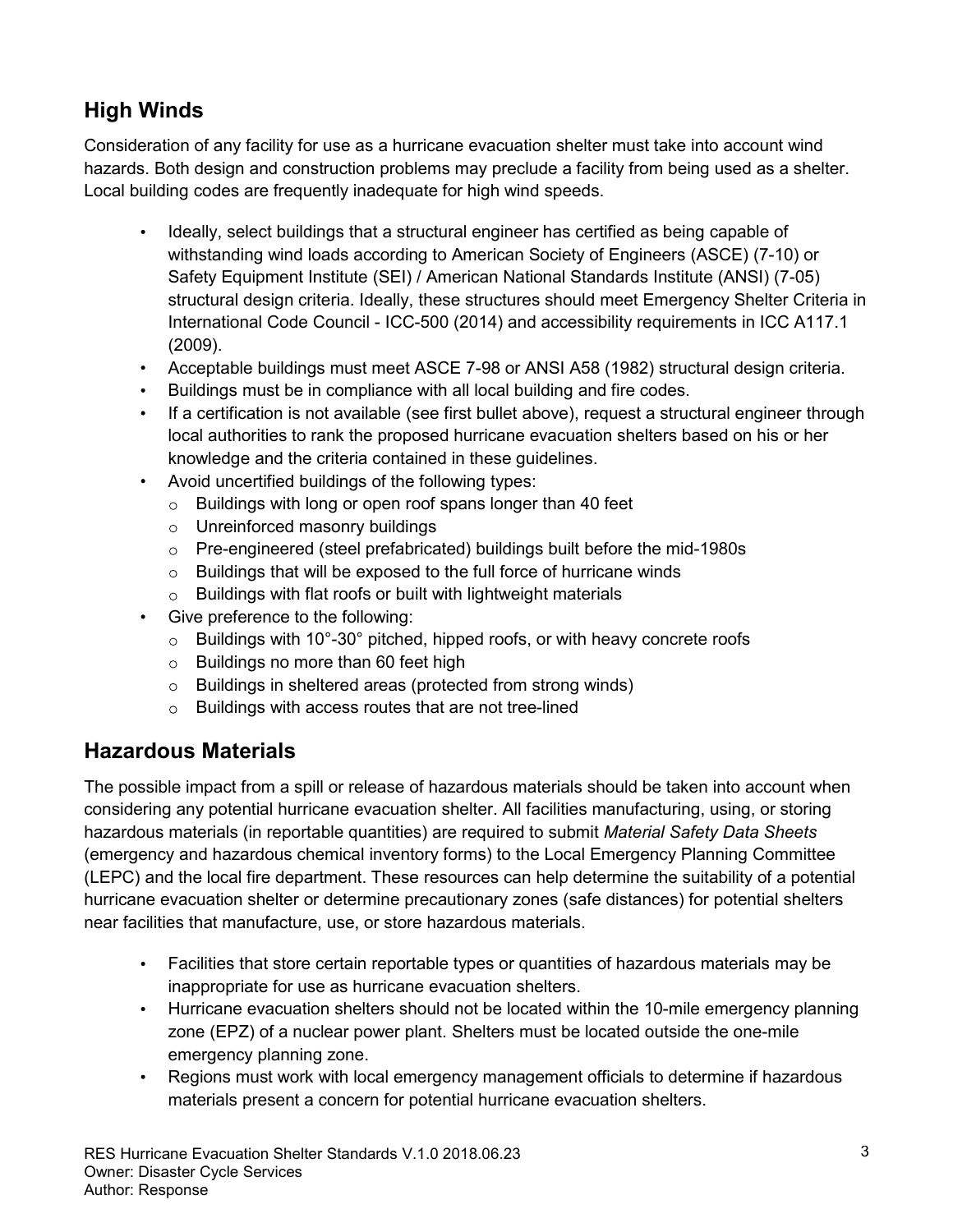# Interior Building Safety Criteria During Hurricane Conditions

Based on pre-storm hazards (e.g., arrival of gale-force winds or flooding rains) work with local emergency managers to determine a notification procedure regarding when to move a shelter population to predetermined safer areas within a facility. Consider the following:

- Do not use rooms attached to, or immediately adjacent to, unreinforced masonry walls or buildings.
- Do not use gymnasiums, auditoriums, or other large open areas with long roof spans (longer than 40 feet) during hurricane conditions, unless the building meets engineered requirements mentioned in the High Winds section.
- Avoid areas near glass unless an adequate shutter protects the glass surface. Assume that windows and the roof will be damaged and plan accordingly.
- Use interior corridors or rooms.
- In three-story and larger buildings, use only the lower floors (no higher than 60 feet), and avoid corner rooms.
- Avoid any wall section that has portable or modular classrooms in close proximity, if these are used in the community.
- Avoid basement(s) if there is any chance of flooding.

## **Hurricane Evacuation Shelter Selection Process**

General procedures for investigating the suitability of a building or facility for use as a hurricane evacuation shelter are as follows:

- Identify viable sites taking into consideration evacuation and transportation route models.
- Complete a risk assessment on each viable site.
	- $\circ$  Gather all pertinent data from the Sea, Lake, and Overland Surges from Hurricanes and the Flood Insurance Rate Maps models.
	- $\circ$  Determine the facility's base flood elevation.
	- o Obtain hazardous materials information and previous studies concerning each building's suitability.
- Have a structural engineer evaluate the facility and rate its ability to withstand wind loads according to American Society of Engineers (ASCE) 7-10 or Safety Equipment Institute (SEI)/ American National Standards Institute (ANSI) 7-05 structural design criteria. Ideally, these structures should meet Emergency Shelter Criteria in ICC-500 (2014) and accessibility requirements in ICC A117.1 (2009). As a next step, facilities that meet ASCE 7-98 or ANSI A58 (1982) may be considered. Other facilities not meeting the criteria mentioned above should only be considered after these have been reviewed.
- Inspect the facility and complete a *Red Cross Shelter Facility Survey* and other required paperwork, in accordance with Red Cross doctrine.
	- $\circ$  Note all potential liabilities and the type of construction.
	- $\circ$  Consider the facility as a whole. One weak section may seriously jeopardize the integrity of the building.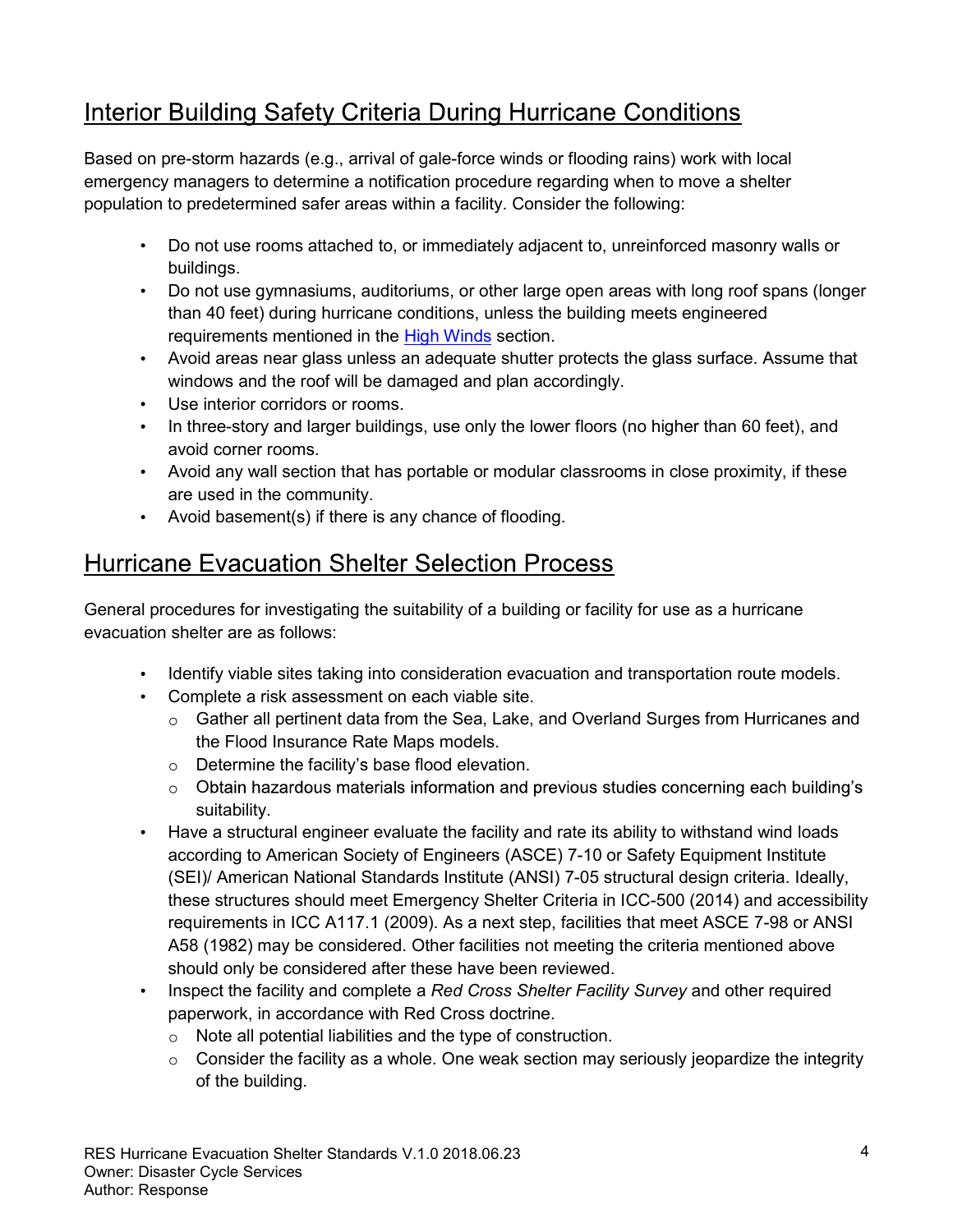Determine required time to resource shelters with food, blankets, and personnel prior to opening and share with local emergency management to help ensure decisions are made with enough time to correctly get the facility operational. On an annual basis, share capabilities with local emergency management to assist with overall evacuation planning.

### **Increasing Shelter Inventory**

An annual review of all selected hurricane evacuation shelters is required. Facility improvements, additions, or deterioration may alter the suitability of a selected facility as a hurricane evacuation shelter. Facility enhancements may also enable previously unacceptable facilities to be used as hurricane evacuation shelters. Work with officials, facility managers, and school districts on mitigation opportunities. Continue to advocate that the building program for new public buildings, such as schools, should include provisions to make them more resilient to possible wind damage. Suggest minor modifications of municipal, community, or school buildings, such as the addition of hurricane shutters, while buildings are being planned. Such modifications will make these structures more useful as hurricane evacuation shelters. Finally, add any new shelters to the regional shelter plan, the National Shelter System (NSS), and disaster response plans. Share shelter information with local emergency planning partners.

## **Planned Least-Risk Decision Making**

Safety is the primary consideration for the American Red Cross in selecting hurricane evacuation shelters. When anticipated demands for hurricane evacuation shelter spaces exceed existing capacity as defined by the preceding standards, there may be a need to utilize less-preferred facilities. It is critical that shelter selection decisions be made carefully and in consultation with local emergency management and public safety officials. This process should include the following considerations:

- No hurricane evacuation shelter should be located in an evacuation zone for obvious safety reasons. All hurricane evacuation shelters should be located outside of Category 4 storm surge inundation zones or Category 3 storm surge inundation zones for the coastline from Virginia to Maine. Certain exceptions may be made when absolutely necessary and only if there is a high degree of confidence that the level of wind, rain, and surge activities will not surpass established shelter safety margins.
- When a potential hurricane evacuation shelter is located in a flood zone, it is important to consider its viability. By comparing elevations of sites with topographical maps and Flood Insurance Rate Maps, one can determine if the shelter and major means of egress are in any danger of flooding.
	- $\circ$  No shelter should be located in V or A Zones.
	- $\circ$  Zones B, C, and D may allow some flexibility. Requiring a closer look at elevations to avoid unnecessary problems of flooding, ponding, or isolation.
- In the absence of certification or review by a structural engineer, any building selected for use as a hurricane evacuation shelter must be in compliance with all local building and fire codes. Certain exceptions may be necessary, but only after an evaluation of each facility, using the aforementioned building safety criteria.